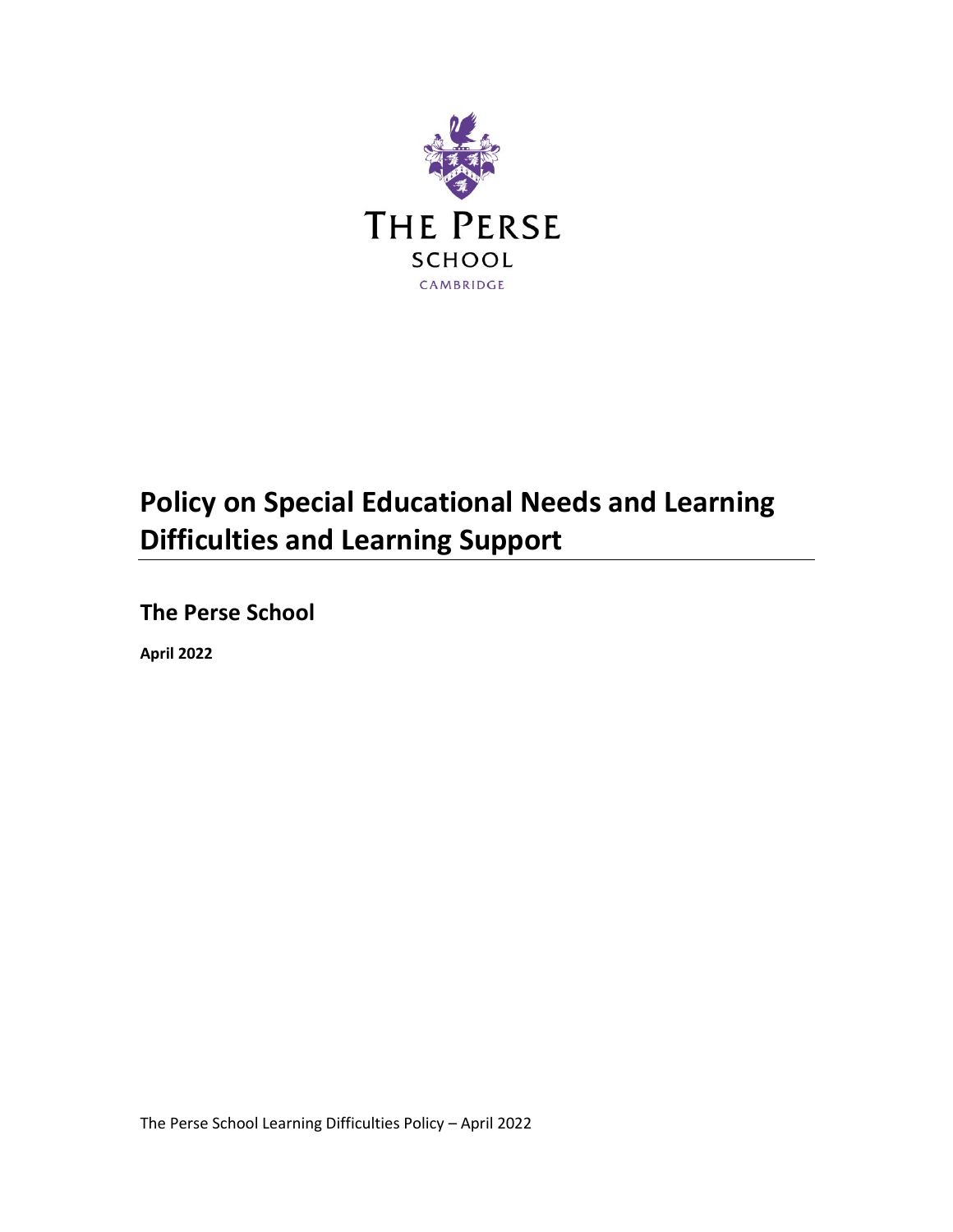## Contents

<span id="page-1-0"></span>

| 1.                                                                                 |  |  |
|------------------------------------------------------------------------------------|--|--|
| 2.                                                                                 |  |  |
| 3.                                                                                 |  |  |
| $\overline{4}$ .                                                                   |  |  |
|                                                                                    |  |  |
|                                                                                    |  |  |
| 5.                                                                                 |  |  |
| 6.                                                                                 |  |  |
|                                                                                    |  |  |
| 6.2 Internal Special Educational Provision and Outside Professional Assessments  4 |  |  |
|                                                                                    |  |  |
|                                                                                    |  |  |
|                                                                                    |  |  |
| 7.                                                                                 |  |  |
| 8.                                                                                 |  |  |
| 9.                                                                                 |  |  |
| 9.1                                                                                |  |  |
| 9.2                                                                                |  |  |
| 9.3                                                                                |  |  |
|                                                                                    |  |  |
|                                                                                    |  |  |
|                                                                                    |  |  |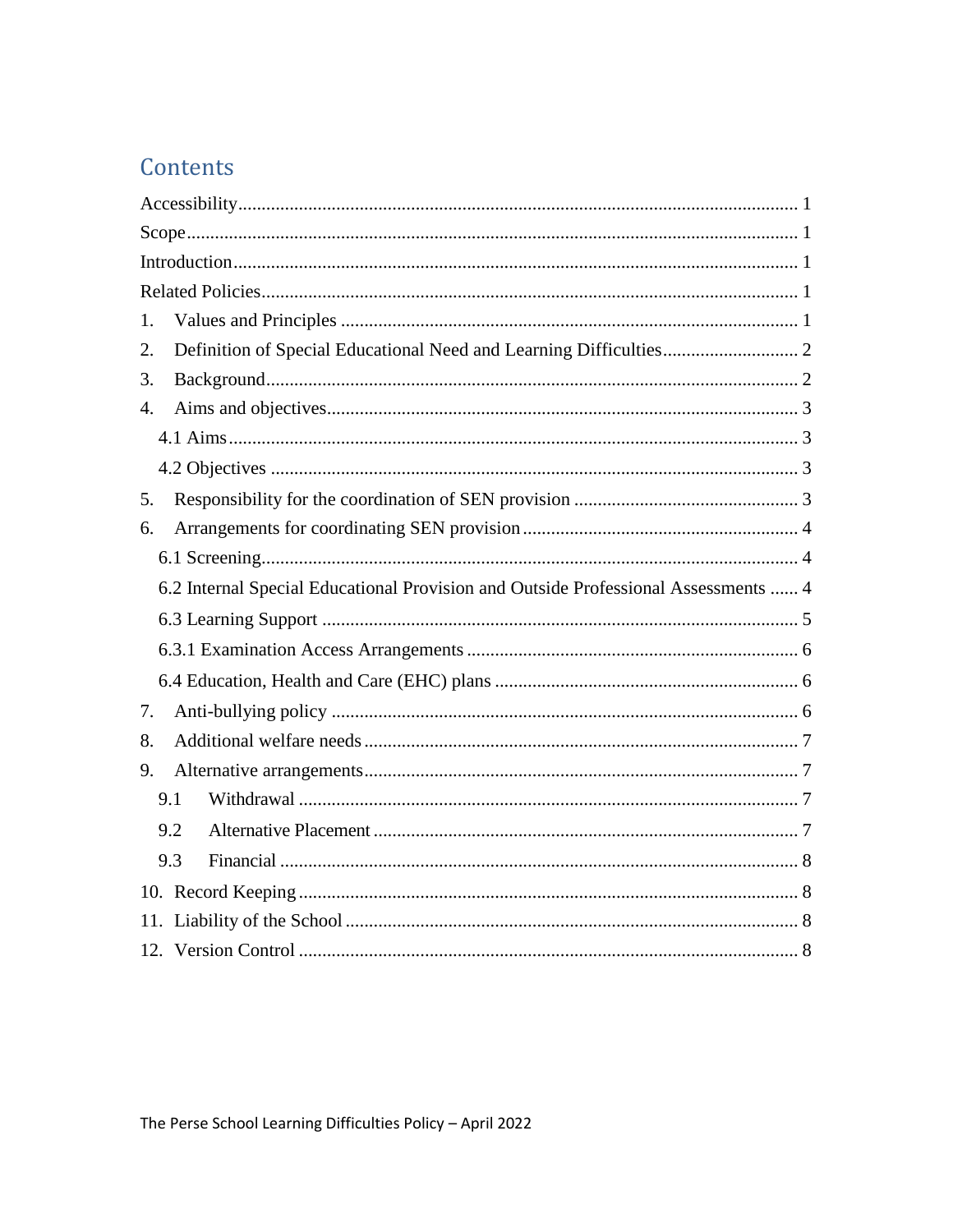## **Accessibility**

## **This policy can be made available in large print or other accessible format if required.**

#### <span id="page-2-0"></span>**Scope**

**This policy applies to the Perse School ("the School") which comprises the Relevant Schools ie the Perse Pelican Nursery and Pre-Preparatory School including the EYFS setting ("the Perse Pelican School"), the Perse Preparatory School ("the Perse Prep School") and the Perse Upper School ("the Upper School").**

#### <span id="page-2-1"></span>**Introduction**

This policy sets out and explains the responsibilities the School is able to accept, the support it is able to provide, and the responsibilities of parents in relation to pupils who may experience special educational needs or learning difficulties or may require learning support during their time at the School.

#### <span id="page-2-2"></span>**Related Policies**

The School has the following policies which can be found on the [School Website:](https://www.perse.co.uk/policies-inspection/)

- *Behaviour and Discipline Policy;*
- *Anti-bullying Policy*
- *Disability Policy;*
- *Equal Treatment Policy;*
- *Inclusion, Equality and Diversity Policy;*
- *Risk Assessment for Pupil Welfare Policy;*
- *Safeguarding and Child Protection Policy.*

The School also has an *Admissions Policy* which clearly outlines its policy on admissions and procedures in relation to Special Educational Needs and Disability.

The School's *Relationships Education and, Relationships and Sex Education Policy* is available to parents in the policy section of PersePortal.

#### <span id="page-2-3"></span>**1. Values and Principles**

At the School we support and value the abilities of all our pupils. It is our duty to provide equal opportunities for every person in our care and a safe and fully equipped learning environment which caters to the needs of every pupil as an individual. We are committed to inclusion within the school curriculum and participation in all aspects of school life. The School adopts a 'whole school approach' to Special Educational Needs and Disabilities (SEND). All staff work to ensure the inclusion of all pupils. The School is committed to ensuring that pupils with SEND can fulfil their potential and achieve optimal educational outcomes. The School will use its best endeavours to meet SEND legislation.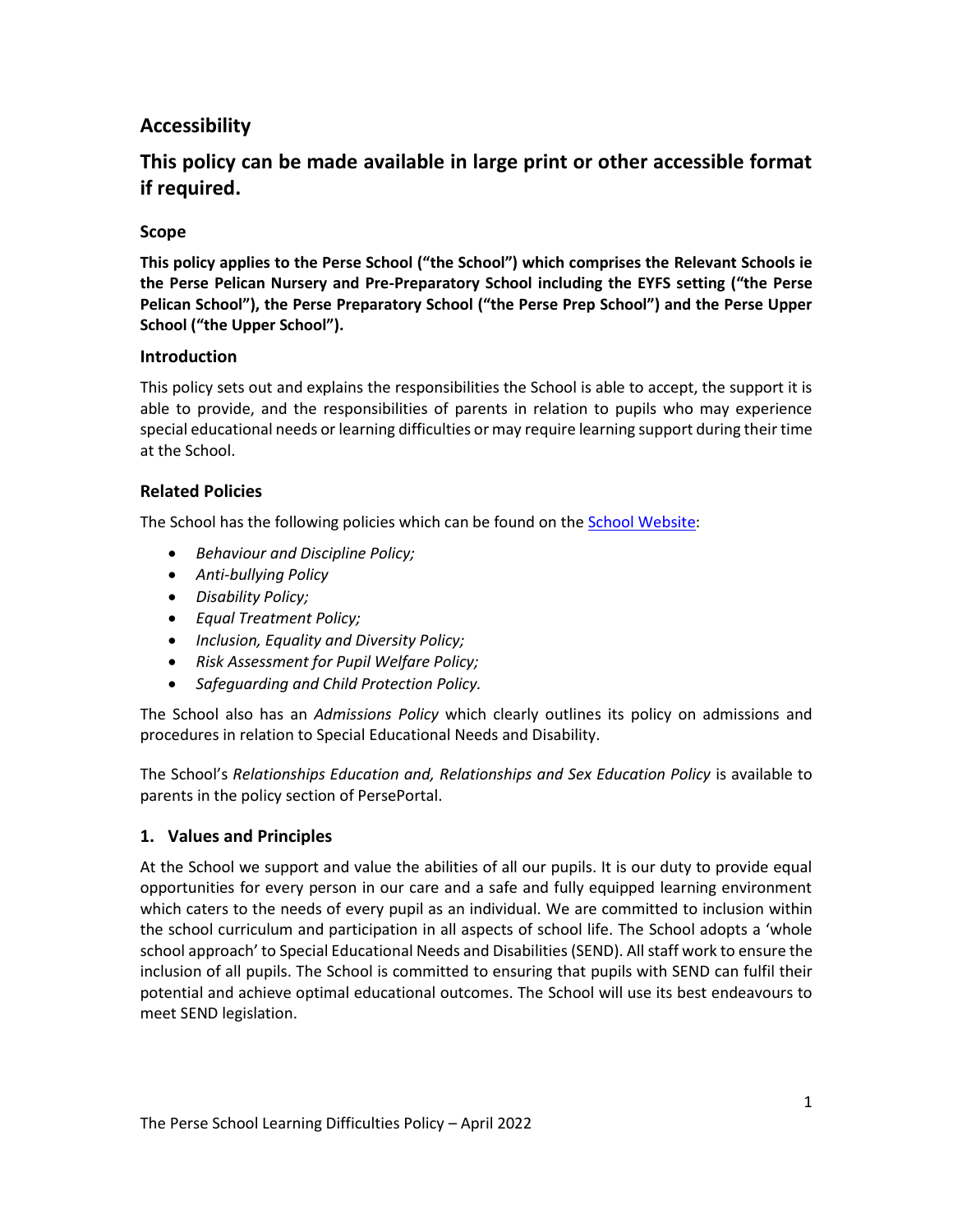#### <span id="page-3-0"></span>**2. Definition of Special Educational Need and Learning Difficulties**

A child has *Special Educational Needs* if they have a *learning difficulty* which calls for special educational provision to be made for them.

A child has a '*learning difficulty*' within the meaning of Section 20(2) *Children and Families Act 2014* if they:

- a. have a significantly greater difficulty in learning than the majority of children of their age; or
- b. a disability which prevents or hinders them from making use of facilities of a kind generally provided for others of the same age in mainstream schools or mainstream post 16 institutions; or
- c. are under five and fall within a. or b. above or are likely to do so when of compulsory school age if special provision is not made for them.

A child must not be regarded as having a learning difficulty solely because the language or (form of language) in which they are or will be taught is different from a language (or form of language) which is or has been spoken at home. A child has a 'disability', within the meaning of the Equality Act 2010, if they have a physical or mental impairment, and the impairment has a substantial and long-term adverse effect on their ability to carry out normal day-to-day activities.

The School recognises that some pupils with special educational needs or learning difficulties may also have a disability. Pupils and parents are referred to the School's Disability Policy.

#### <span id="page-3-1"></span>**3. Background**

A number of pupils in mainstream independent schools such as The Perse may have or show signs of having a special educational need or learning difficulty which affects one or more subject areas for which different or additional educational provision may be needed from time to time. The signs of a special educational need or learning difficulty may not previously have been apparent or reasonably detectable.

Special educational needs and learning difficulties may affect children who have a high IQ as well as those of lower academic ability.

The terms special educational needs and learning difficulty cover a wide variety of conditions and may include dyslexia, dyscalculia, dyspraxia, attention deficit disorder, and communication impairments such as autistic spectrum disorders. They may also include those who have physical disabilities, visual or hearing difficulties, or social, emotional or mental health difficulties. A pupil may also require additional support for other reasons, such as if the pupil has English as a second language. Parents are required to inform the School promptly of any special educational need or learning difficulty that has at any time affected their child either currently or in the past or any other reason for which the pupil may require additional support.

Any need for additional support in the school environment, whatever the origin, will be referred to below as a "learning need".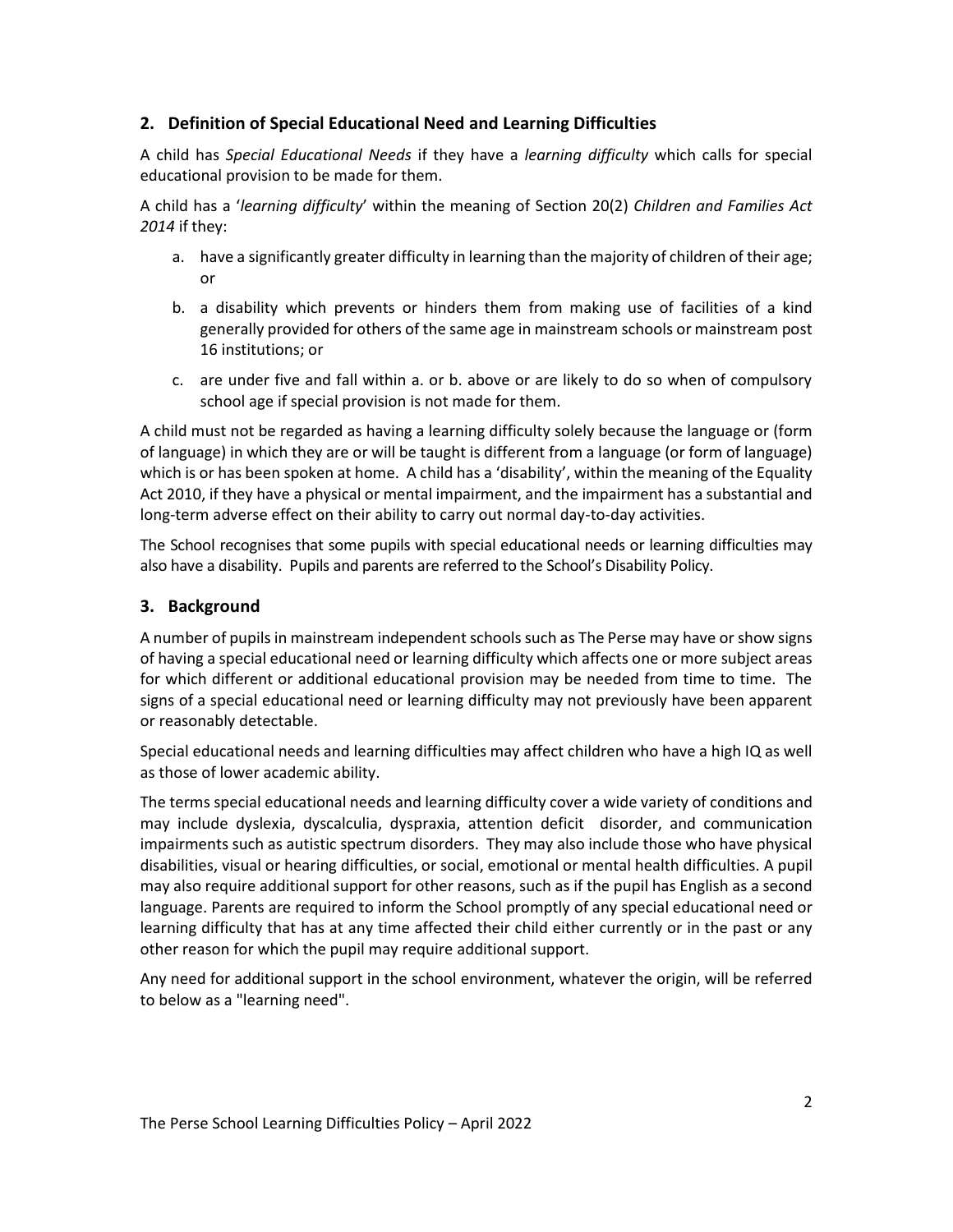#### <span id="page-4-0"></span>**4. Aims and objectives**

#### <span id="page-4-1"></span>**4.1 Aims**

- The School is committed to the principle that every pupil will have access to a broad and balanced education, in line with the SEN and disability code of practice.
- We will strive to ensure that individual learning needs are identified in order to support progression and good mental health and well-being.
- The Governors, staff and pupils of the School will accept and value each other and their differences, and will use their best endeavours to ensure that the School is accessible and that no pupil will be discriminated against.
- Safeguarding procedures will be maintained to ensure that all pupils are protected from harm and neglect.
- All pupils with learning needs will be able to access the curriculum by the provision of differentiated teaching and learning opportunities, extra support or additional resources where appropriate.

#### <span id="page-4-2"></span>**4.2 Objectives**

We are committed to:

- The early identification, assessment and graduated provision for all pupils causing concern.
- The continuous monitoring of pupil progress to aid such identification and to involve all staff in the continued progress of pupils with SEN.
- Regularly monitoring and evaluating all provisions in place to overcome barriers to learning.
- Working in partnership with parents/carers thus enabling them to take an active role in their child's education.
- Involving pupils actively in the decision making process regarding their education, where appropriate.
- Working with outside agencies to meet the needs of pupils with SEN.
- Ensuring support and regular professional development opportunities to enable staff to fulfil their responsibilities.
- Ensuring that pastoral care and support is available for all pupils so that they may develop in all areas and build a strong sense of self-esteem.

### <span id="page-4-3"></span>**5. Responsibility for the coordination of SEN provision**

The Head of Learning Support is responsible for overseeing the whole-school 3-18 provision for pupils with SEN. The Head of Learning Support is also in charge of the Learning Support provision at the Upper. The Prep and Pelican Learning Support Coordinator is responsible for coordinating the day-to-day provision at those schools. However, all teaching and relevant support staff are responsible for the learning progression of pupils with learning needs. Every teacher is a teacher of Special Educational Needs. Every teacher is expected to seek to anticipate individual learning needs. Every teacher is expected to overcome barriers to learning.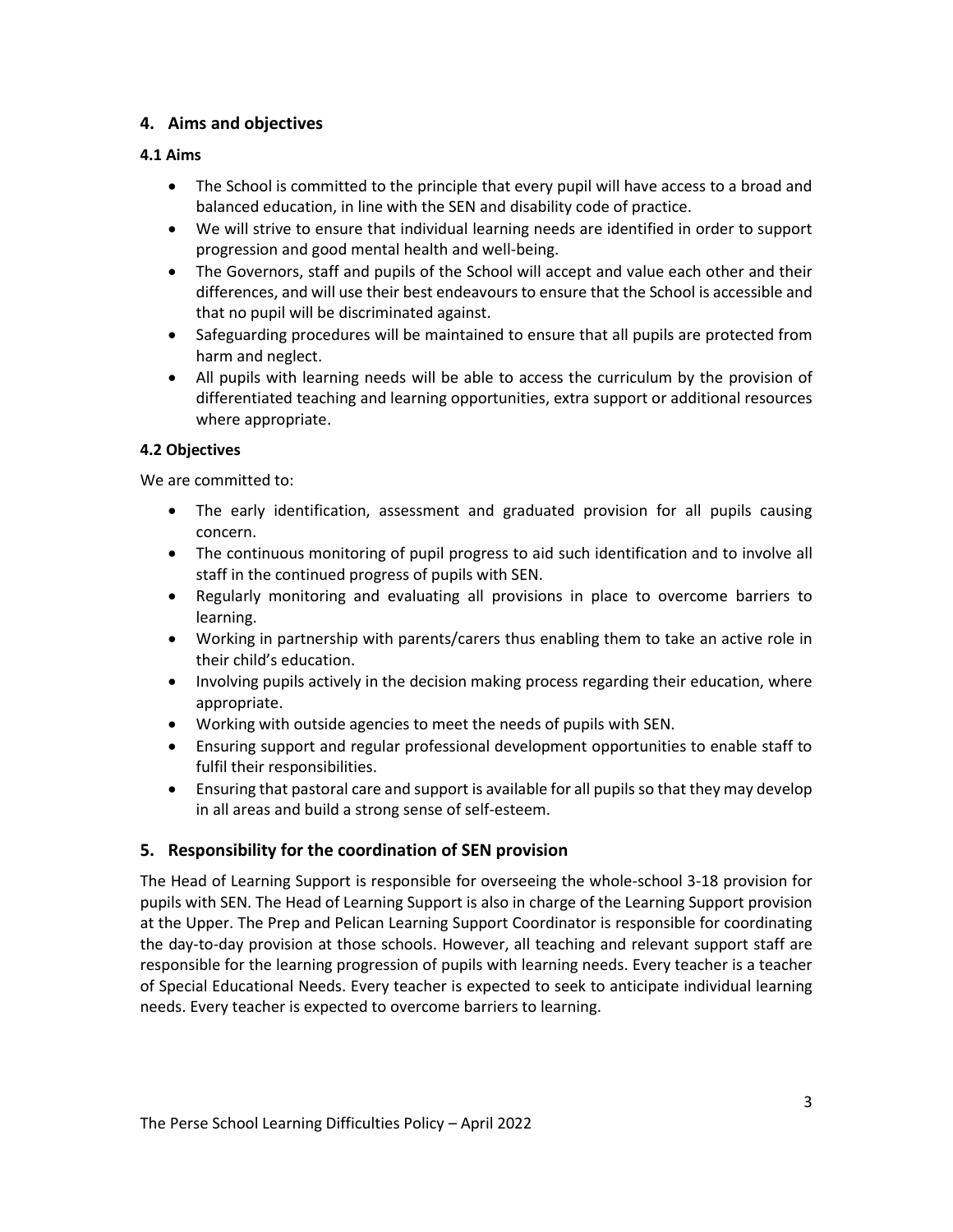#### <span id="page-5-0"></span>**6. Arrangements for coordinating SEN provision**

#### <span id="page-5-1"></span>**6.1 Screening**

The School's approach to the detection and management of special educational needs and learning difficulties will be guided by the "Special educational needs and disability code of practice: 0 to 25 years" (or any substitute or amending Code of Practice) issued from time to time by the Department for Education.

The law imposes on schools a responsibility both for the physical and emotional well-being as well as the educational needs of pupils whilst in the care of the school. For this reason and also as a matter of good practice, the School has introduced the following systems:

#### **The Perse Upper School and Perse Prep School:**

The Upper School and the Prep School screen pupils for special educational needs. All pupils will be screened during their time at the Prep School, and at the start of the Upper School and the  $6<sup>th</sup>$  Form, in Years 3-6, 7, 9 and 12 respectively. Pupils who enter the School in Years 3 – 13 inclusive will be tested during their first term in the School.

The cost of such screening will be included in the termly fees. It is important for parents/guardians to realise that these are screening and not diagnostic tests. The screening tests are not competitive, and no specific preparation is required, nor indeed would it be beneficial. In addition, information from parents, teachers and school assessment and reporting (including MidYis and InCAS) is used to identify pupils who may have a learning need.

If the outcome of a test or any other circumstances gives the School reason to think that a pupil may have a special educational need or learning difficulty, the School will report and consult with their parents/guardians as necessary and make recommendations. Assessment information may lead to a request for a formal assessment by an Educational Psychologist, Occupational or Speech and Language Therapist, a Specialist Teacher, or by another professional as appropriate. The parents will be responsible for the cost of any formal individual assessment conducted by external professionals.

#### **The Perse Pelican School:**

Regular assessment and observation of the pupils is part of the Perse Pelican School's ongoing practice to ensure that the School meets their needs. Any concerns are then discussed with the Prep and Pelican Learning Support Coordinator. Assessment information will be shared with parents and may lead to a request from the School for further advice, or formal assessment by an Educational Psychologist, Occupational or Speech and Language Therapist, or other professional as appropriate. The Perse School maintains a list of Educational Psychologists for parents to consult should they wish to obtain a third party opinion. The parents will be responsible for the cost of any formal individual assessment conducted by external professionals.

#### <span id="page-5-2"></span>**6.2 Internal Special Educational Provision and Outside Professional Assessments**

The Perse Prep School and the Upper School have access to specialist Learning Support Teachers who are qualified to make assessments and who are able to provide appropriate support to pupils with special educational needs and specific learning difficulties. The Prep and Pelican Learning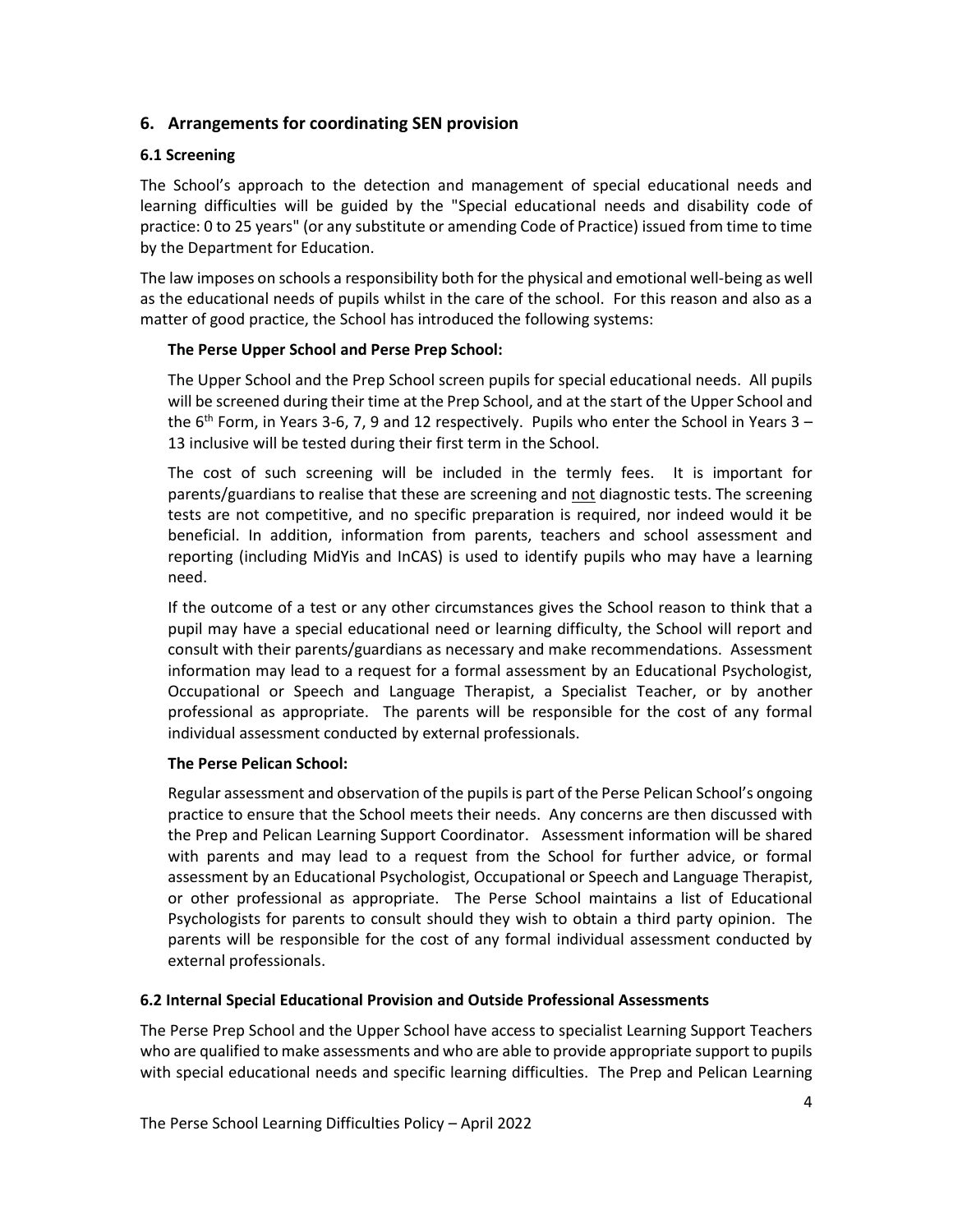Support Coordinator arranges internal support at the Pelican School with the Teaching Assistants and/or teachers as well as additional support from external agencies where appropriate.

In addition, the School can provide the names of other Learning Support teachers, Educational Psychologists or other outside professionals to whom parents may refer for tuition, further advice or formal assessment. In every case, the decision whether to take up the Learning Support offered by the School or to refer to an outside agency under a private arrangement will be that of the parents, with advice from the School. Parents bear the overall responsibility for taking decisions about the management of their child's special educational needs or learning difficulties. A parent who would prefer to have an external formal assessment must ensure that the School is given copies of all advice and reports received.

In order for the School to accept recommendations for examination access arrangements from an educational psychologist or specialist assessor, the external professional must have an established relationship with the School and be suitably qualified ie they are registered with the Health Care Professionals Council (HCPC) in the case of Educational Psychologists or have a current Assessment Practising Certificate in the case of Specialist assessors.

Where professional outside agencies are used or an updated report for tertiary / higher education is required, the costs will be additional to the normal school fees, subject to the School's duty to make reasonable adjustments, and terms of payment must be negotiated separately by the parents with the outside agency.

#### <span id="page-6-0"></span>**6.3 Learning Support**

The following procedures are followed where a learning need is suspected or identified:

#### **The Upper School:**

If a learning need is suspected, the Head of Learning Support may suggest a period of support and monitoring by the class teachers and tutors. The Head of Learning Support may conduct an internal assessment. Following an assessment, the Head of Learning Support may recommend a course of tuition in, for example, literacy or study skills with a learning support assistant. In some circumstances, the Head of Learning Support will recommend an assessment by a professional outside agency such as an Educational Psychologist. Where necessary the Head of Learning Support will draw up a pupil profile to inform staff of a pupil's learning needs and necessary support strategies within the classroom.

#### **The Perse Prep School:**

If a learning need is suspected the School, having consulted with the Prep and Pelican Learning Support Coordinator, will inform the parents and suggest an internal assessment. This may be followed by a period of monitoring with 1:1 support or small group support with a Learning Support Assistant. Assessment by a professional outside agency such as an Educational Psychologist may be recommended.

#### **The Perse Pelican School:**

If a possible learning need is suspected, the Perse Pelican School will consult with parents and may suggest a period of support and monitoring by the School. An internal assessment may be appropriate with the Prep and Pelican Learning Support Coordinator, depending on the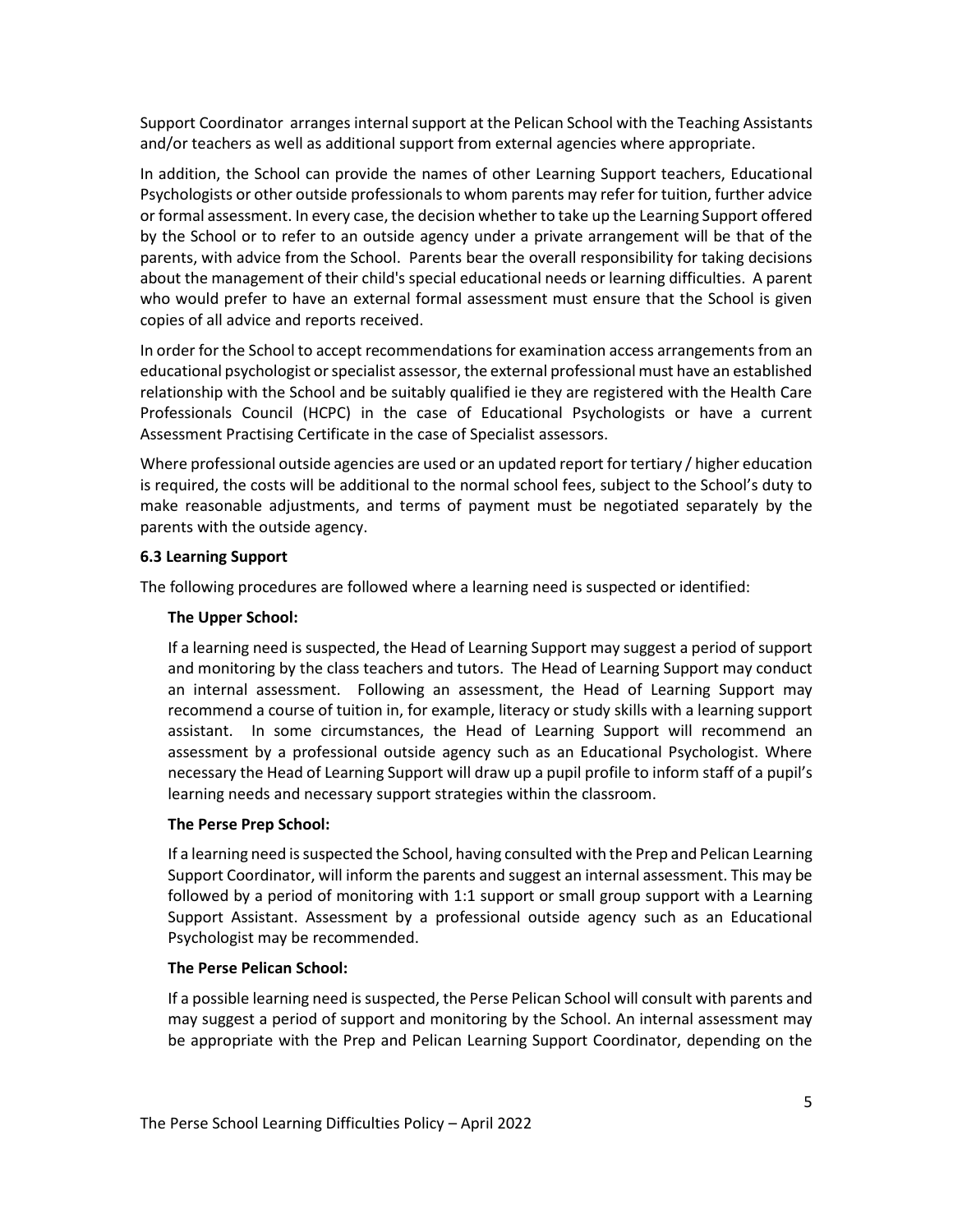age of the pupil concerned. Assessment by a professional outside agency such as an Educational Psychologist may also be recommended.

In the Perse Upper School and the Perse Prep School learning support tuition takes place both within and outside school hours. In the Perse Pelican School learning support tuition normally takes place within school hours.

Learning support of this kind will be arranged, subject to prior agreement being reached with the parents as to the charging arrangement for this.

#### <span id="page-7-0"></span>**6.3.1 Examination Access Arrangements**

The school carries out specialist assessments for pupils who require access arrangements in their *school exams* due to their specific learning difficulties, including internal and public (GCSE, Cambridge Pre-U and A level) exams.

The school is *not* responsible for writing full Diagnostic Assessment Reports required for access arrangements and resources in higher education. It is recommended that pupils who wish to continue their exam access arrangements at university and/or intend to apply for a Disabled Students Allowance should commission an external professional, such as an Educational Psychologist or a Specialist Assessor, to provide a Full Diagnostic Assessment Report. Commission of the report is a private matter between the parents and the external professional and responsibility for payment lies with the parents.

#### <span id="page-7-1"></span>**6.4 Education, Health and Care (EHC) plans**

Parents and the School have the right under Section 36(1) of the *Children and Families Act 2014* to ask the local authority ("LA") to make an assessment with a view to drawing up an EHC plan. The School will always consult with parents before exercising this right. If the LA refuses to make an assessment, the parents (but not the School) have a right of appeal to the First-tier Tribunal (Special Educational Needs and Disability).

Where a prospective pupil has an EHC plan, the School will consult the parents and, where appropriate, the LA to ensure that the provision specified in the EHC plan can be delivered by the School. The School will cooperate with the LA to ensure that relevant reviews of EHC plans are carried out as required.

Any additional services that are needed to meet the requirements of the EHC plan will be charged to the local authority if the authority is responsible for the fees and the School is named in Section 1 of the EHC plan. In all other circumstances the School will agree the charging arrangements with the parents with regard to the provisions of the Equality Act 2010, where applicable.

#### <span id="page-7-2"></span>**7. Anti-bullying policy**

The School recognises that pupils with special educational needs, disabilities or learning difficulties may be at risk of being bullied. The School adopts a zero-tolerence approach to bullying and has an *Anti-Bullying Policy* which makesit clear that bullying behaviour of any kind is not acceptable and will be taken very seriously. If parents are concerned about their child's welfare they can approach the pupil's tutor, class teacher or any senior member of staff to discuss their concerns in private at any time.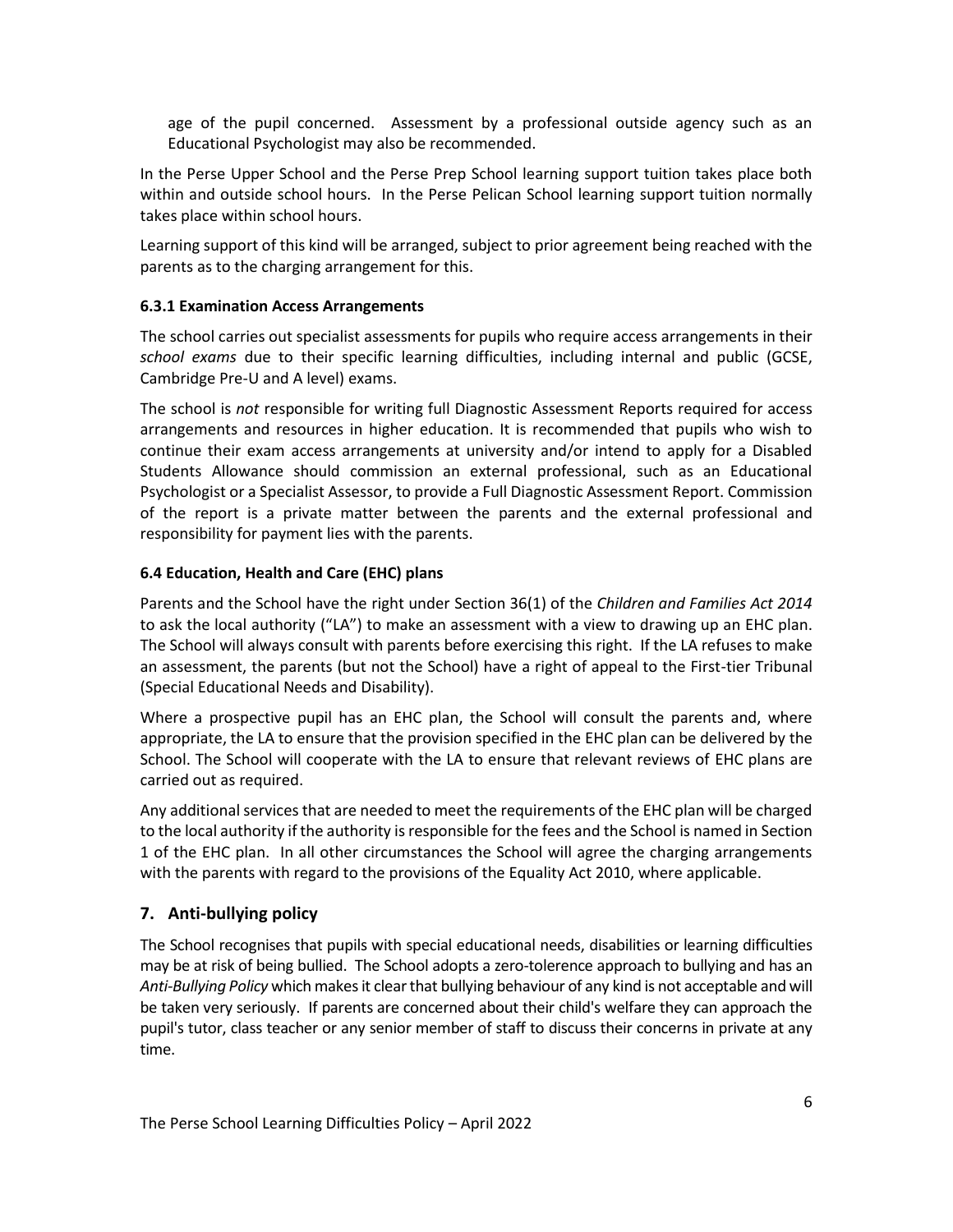#### <span id="page-8-0"></span>**8. Additional welfare needs**

The detection of abuse or neglect of pupils with a special educational need or disability may be particularly difficult. This creates additional safeguarding challenges for those involved in safeguarding and promoting the welfare of this group of children. The School is mindful in particular that:

- assumptions that indicators of possible abuse such as behaviour, mood and injury in fact relate to the pupil's special educational need or disability should not be made without further exploration;
- pupils with a special educational need or disability can be disproportionately impacted by bullying without outwardly showing any signs; and
- there may be communication barriers which are difficult to overcome to identify whether action is required.

Any safeguarding concerns will be dealt with in accordance with the procedures set out in the School's *Safeguarding and Child Protection Policy*.

The School will tackle inappropriate attitudes and practices through staff leading by example, through the personal, social, health and economic (PSHE), relationships education / relationships and sex education programmes, through the supportive School culture and through the School's policies.

#### <span id="page-8-1"></span>**9. Alternative arrangements**

#### <span id="page-8-2"></span>**9.1 Withdrawal**

The School reserves the right, following consultation with parents, to ask for or require the withdrawal of the pupil from the School if, in its opinion after making **all** reasonable adjustments and exhausting appropriate strategies:

- the pupil is in need of a formal assessment, support or one to one teaching, learning support or medication to which parents do not consent; and/or
- parents have withheld information from the School which, had the information been provided, would have made a significant difference to the School's management of the pupil's special educational needs and learning difficulties; and/or
- the pupil's learning needs require a level of support or medication which, in the professional judgment of the Head, the School cannot reasonably be expected to provide, manage or arrange; and/or
- the pupil has special educational needs, learning difficulties and/or disabilities that make it unlikely that they will be able to benefit sufficiently from the mainstream education and facilities which the School provides.

#### <span id="page-8-3"></span>**9.2 Alternative Placement**

<span id="page-8-4"></span>In any of these circumstances the School will do what is reasonable to help parents to find an alternative placement which will provide the pupil with the necessary level of teaching and support.